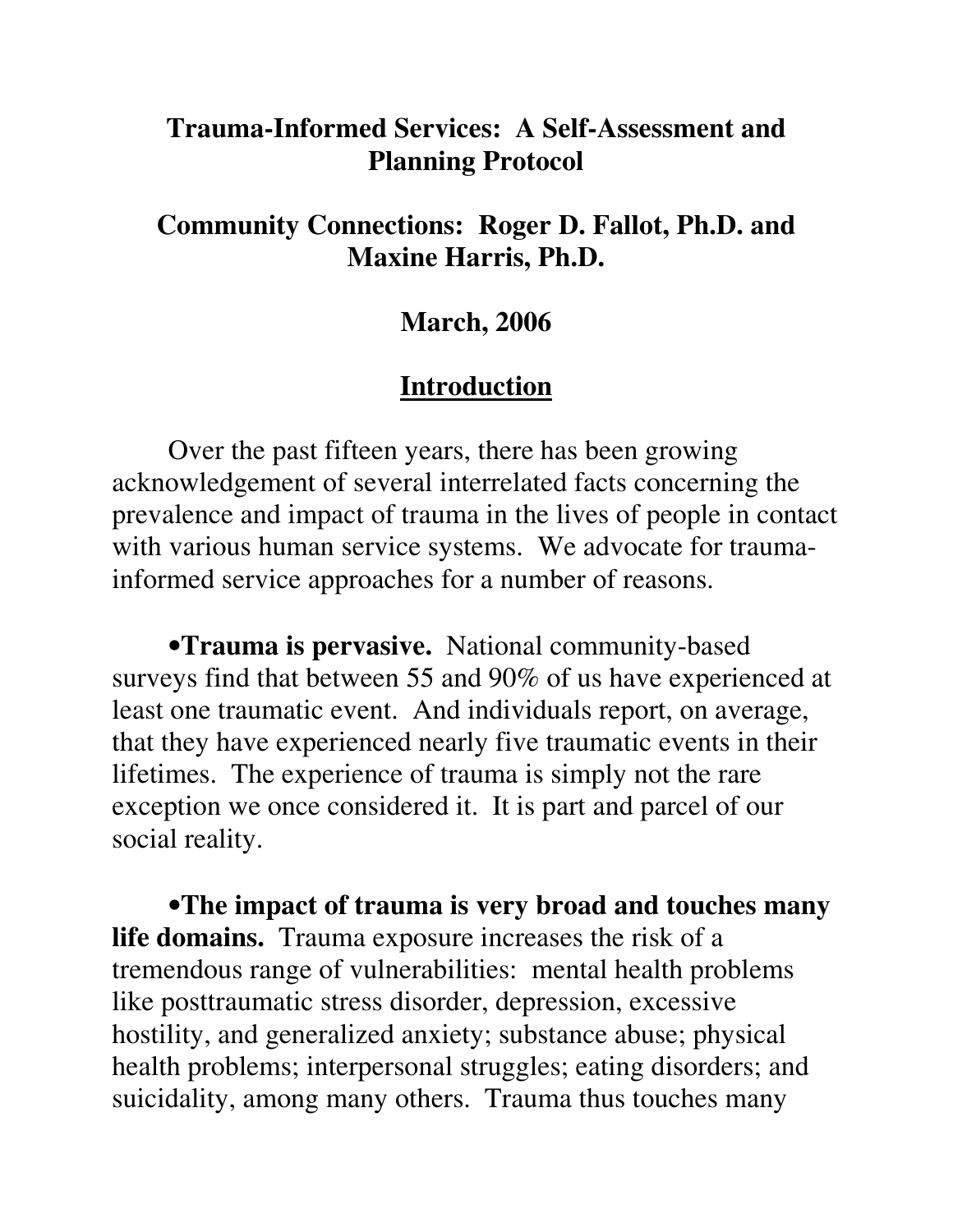areas of life not obviously or readily connected with the experience of trauma itself. This broad impact makes it particularly important to understand the less evident links between trauma and its sequelae.

•**The impact of trauma is often deep and life-shaping.** Trauma can be fundamentally life-altering, especially for those individuals who have faced repeated and prolonged abuse and especially when the violence is perpetrated by those who were supposed to be caretakers. Physical, sexual, and emotional violence become a central reality around which profound neurobiological and psychosocial adaptations occur. Survivors may come to see themselves as fundamentally flawed and to perceive the world as a pervasively dangerous place. Trauma may shape a person's way of viewing and being in the world; it can deflate the spirit and trample the soul.

•**Violent trauma is often self-perpetuating.** Individuals who are victims of violence are at increased risk of becoming perpetrators themselves. The intergenerational transmission of violence is well documented. Community violence is often built around cycles of retaliation. Many of our institutions—criminal justice settings, certainly, but also schools and churches and hospitals—are too frequently places where violent trauma is perpetuated rather than eliminated.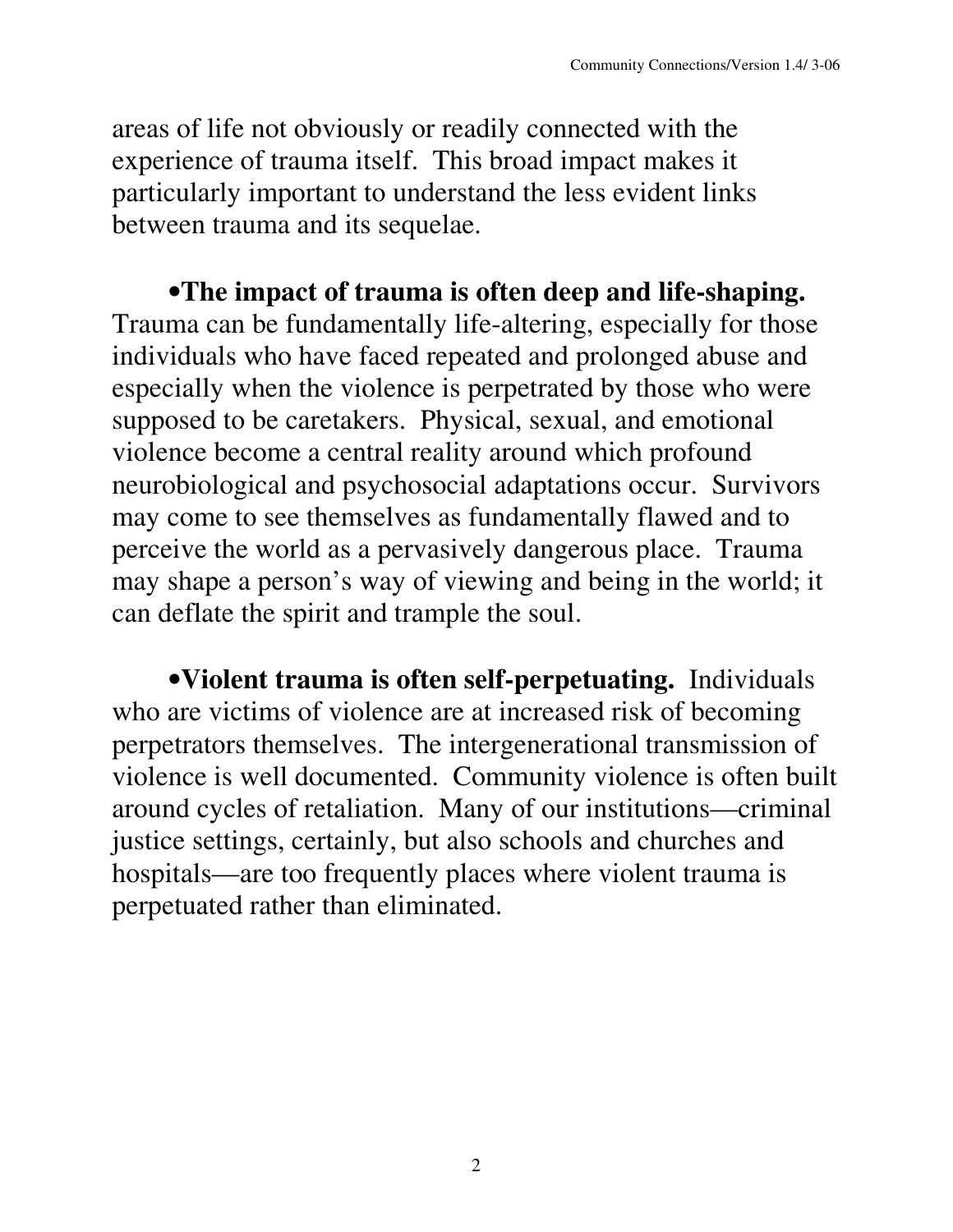•**Trauma is insidious and preys particularly on the more vulnerable among us.** People who are poor, who are homeless, who have been diagnosed with severe mental health problems, who are addicted to drugs, or who have developmental disabilities—all of these groups are at increased risk of violent victimization.

•**Trauma affects the way people approach potentially helpful relationships.** Not surprisingly, those individuals with histories of abuse are often reluctant to engage in, or quickly drop out of, many human services. Being vigilant and suspicious are often important and thoroughly understandable self-protective mechanisms in coping with trauma exposure. But these same ways of coping may make it more difficult for survivors to feel the safety and trust necessary to helpful relationships.

•**Trauma has often occurred in the service context itself.** Involuntary and physically coercive practices, as well as other activities that trigger trauma-related reactions, are still too common in our centers of help and care.

Growing awareness of these facts regarding trauma has led to calls for the development of both trauma-informed and trauma-specific services. Human service systems become **trauma-informed** by thoroughly incorporating, in all aspects of service delivery, an understanding of the prevalence and impact of trauma and the complex paths to healing and recovery. Trauma-informed services are designed specifically to avoid retraumatizing those who come seeking assistance. They seek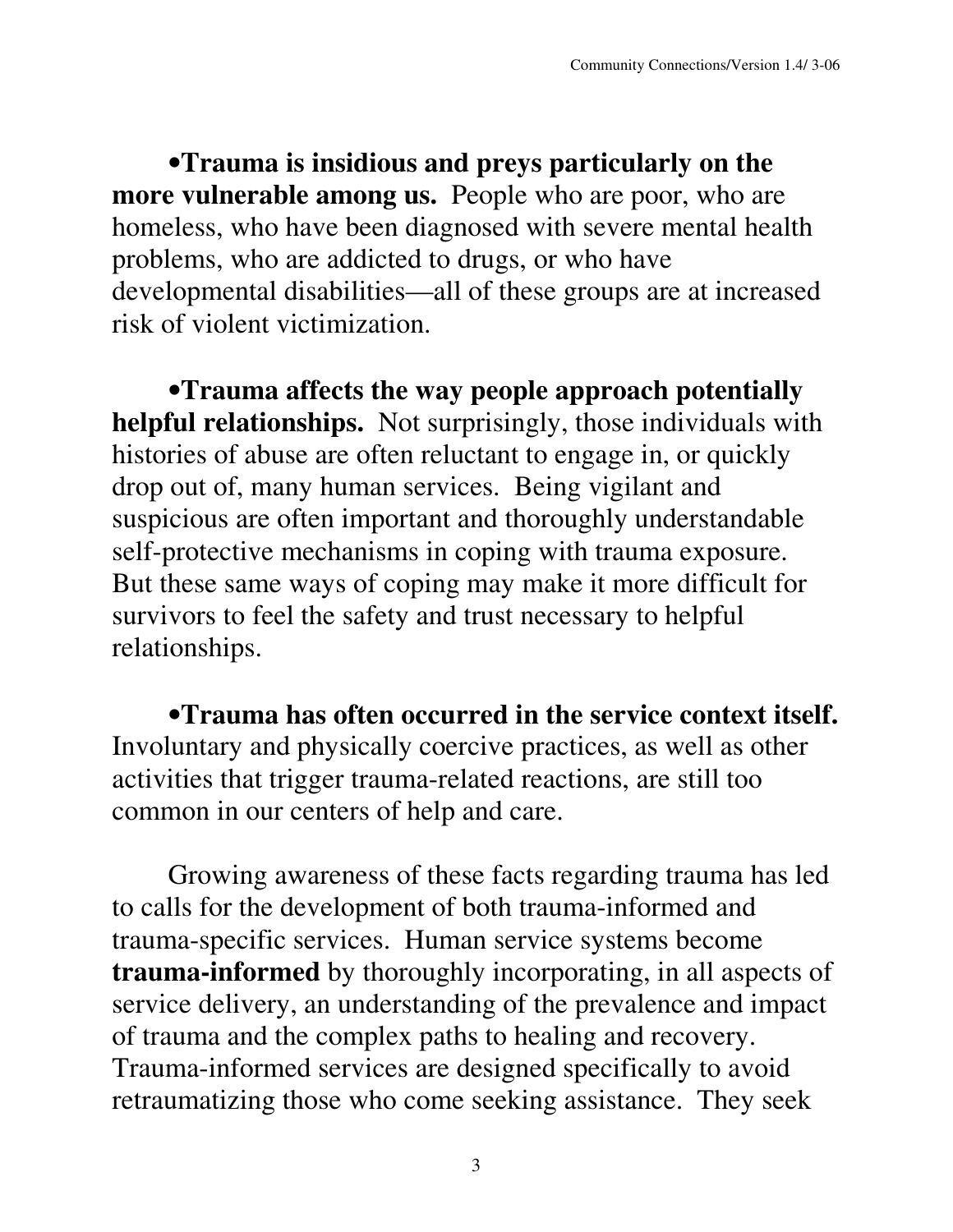"safety first" and commit themselves to "do no harm." The recently completed SAMHSA-funded Women, Co-Occurring Disorders, and Violence Study has provided evidence that trauma-informed approaches can enhance the effectiveness of mental health and substance abuse services. By contrast, **trauma-specific services** have a more focused primary task: to directly address trauma and its impact and to facilitate trauma recovery. An increasing number of promising and evidencebased practices address PTSD and other consequences of trauma, especially for people who often bring other complicating vulnerabilities (e.g., substance use, severe mental health problems, homelessness, contact with the criminal justice system) to the service setting.

This Self-Assessment and Planning Protocol and its accompanying Trauma-Informed Program Self-Assessment Scale attempt to provide clear, consistent guidelines for agencies or programs interested in facilitating trauma-informed modifications in their service systems. It is a tool for administrators, providers, and survivor-consumers to use in the development, implementation, evaluation, and ongoing monitoring of trauma-informed programs.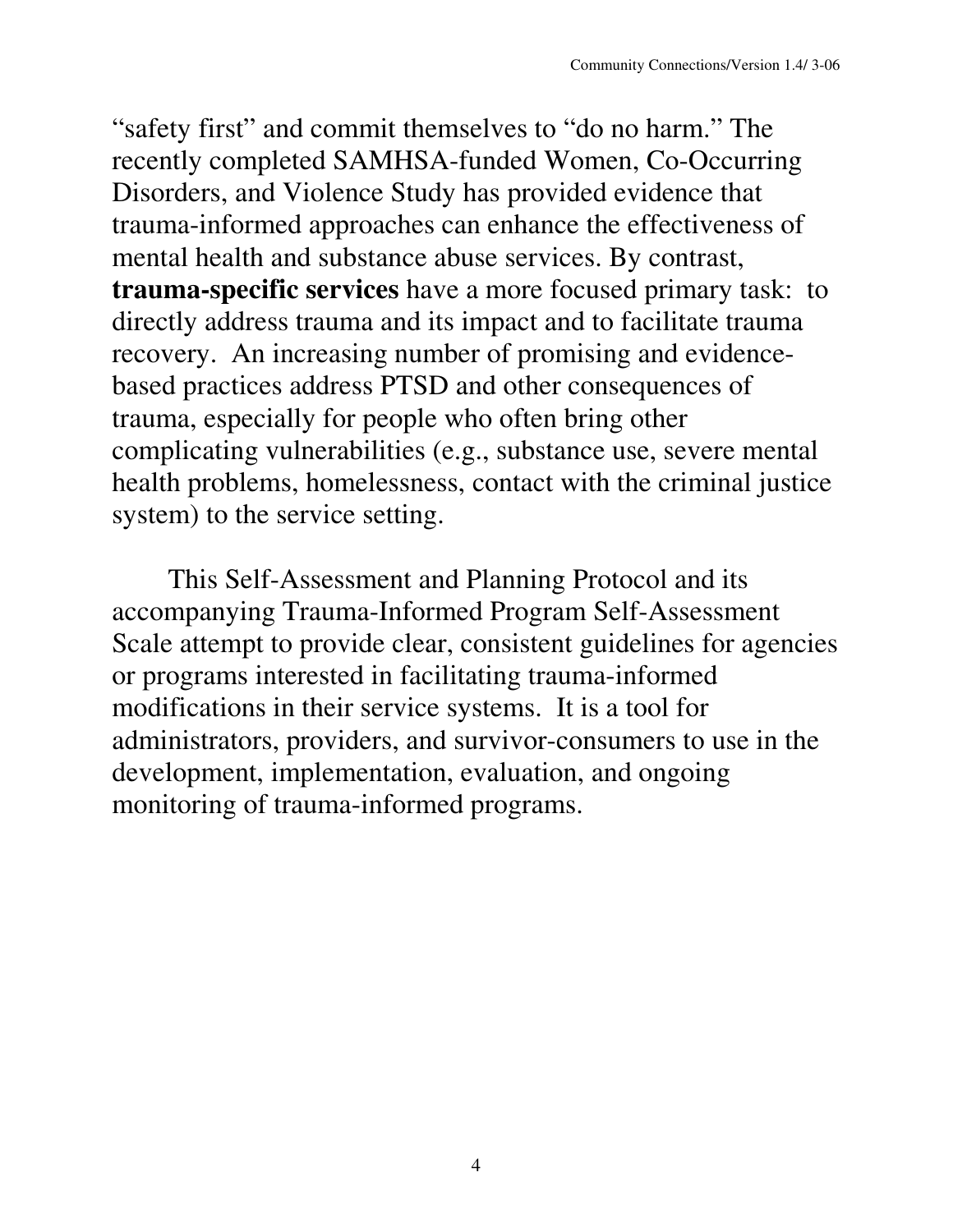#### **Overview of the Protocol and Scale**

The Self-Assessment and Planning Protocol is divided into six domains; they address both services-level and administrative or systems-level changes. In each domain, there are guiding questions for a collaborative discussion of a program's activities and physical settings, followed by a list of more specific questions and/or possible indicators of a trauma-informed approach. Many of these questions and indicators are drawn from the experiences of human service agencies that have previously engaged in this self-assessment. Discussions of trauma-informed program modifications constitute an opportunity to involve all key groups—administrators, supervisory personnel, direct service and support staff, and consumers—in the review and planning process. In our experience to date, the more inclusive and fully representative these discussions are, the more effective and substantial the resulting changes.

Following the questions and indicators are brief notes linking the Self-Assessment and Planning Protocol to the Trauma-Informed Self-Assessment Scale. The structure and format of the Program Self-Assessment Scale are similar to those of "fidelity scales" commonly used to assess the extent to which a service model is actually being implemented as intended (e.g., consistent with a plan or a manual). Both administrative and clinical experience suggests that attributes of the system "as a whole" have a very significant impact on the implementation and potentially the effectiveness of any specific services offered. This instrument reflects current thinking about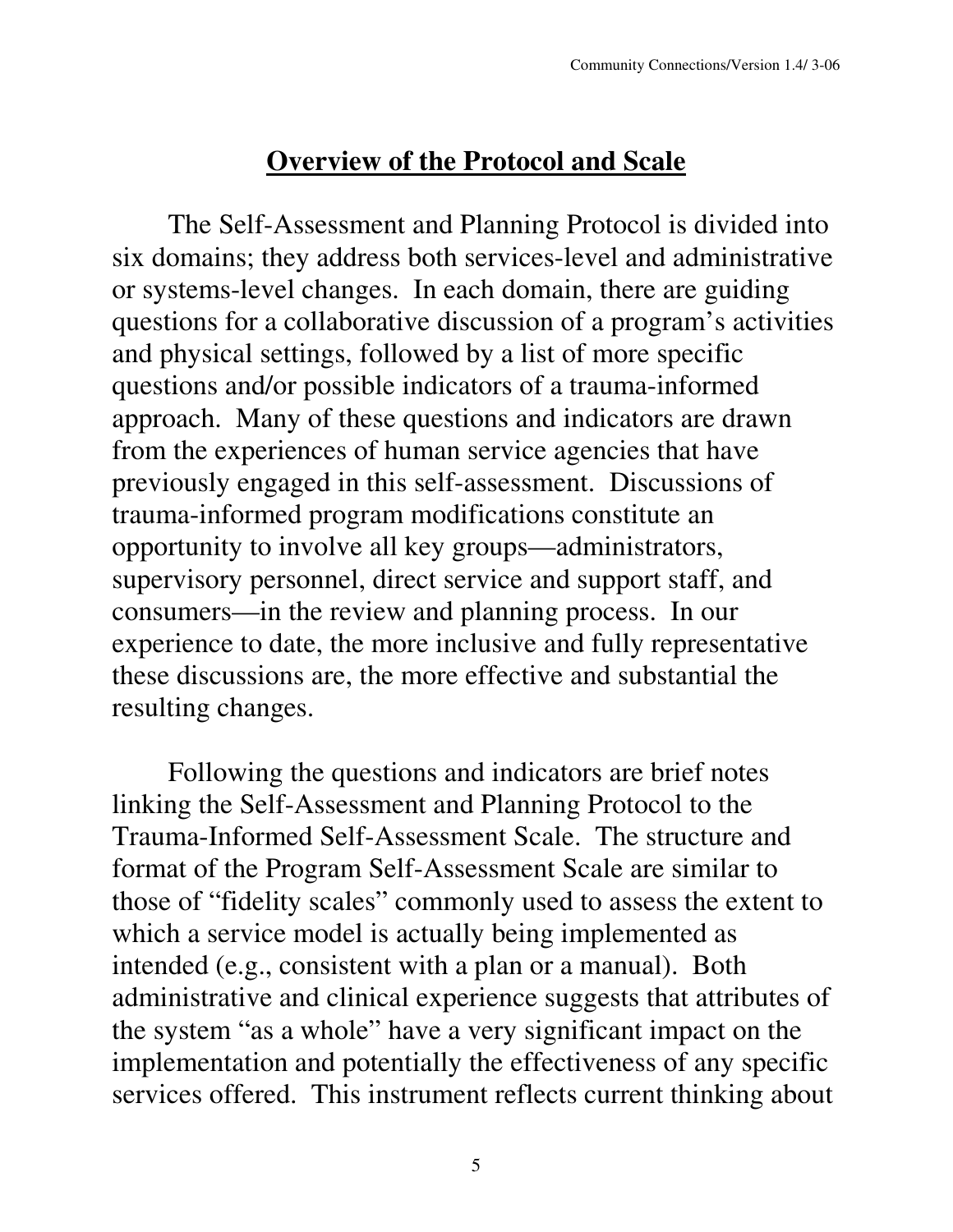those program characteristics—at both the services and systems level—most likely to provide the sort of context in which people with trauma histories may become engaged in chosen services most helpful to their recovery.

The Self-Assessment Scale is intended primarily for the use of programs to assess their own current practices and/or to track their progress in relation to a specific understanding of traumainformed services (Harris & Fallot, 2001). We recommend that programs beginning this review process complete the Scale at the time of their initial overall self-assessment. Its patterns may be helpful in prioritizing areas for change. Subsequent dates for completion of the Scale may be scheduled based on the key timelines in a trauma-informed program implementation plan. Self-monitoring can therefore be built into the change process. Some programs may choose to have the assessment completed by raters from outside the program. Outside raters would need access to administrative and clinical records and also be able to conduct interviews and/or focus groups as necessary to gain a complete picture of the agency's operation.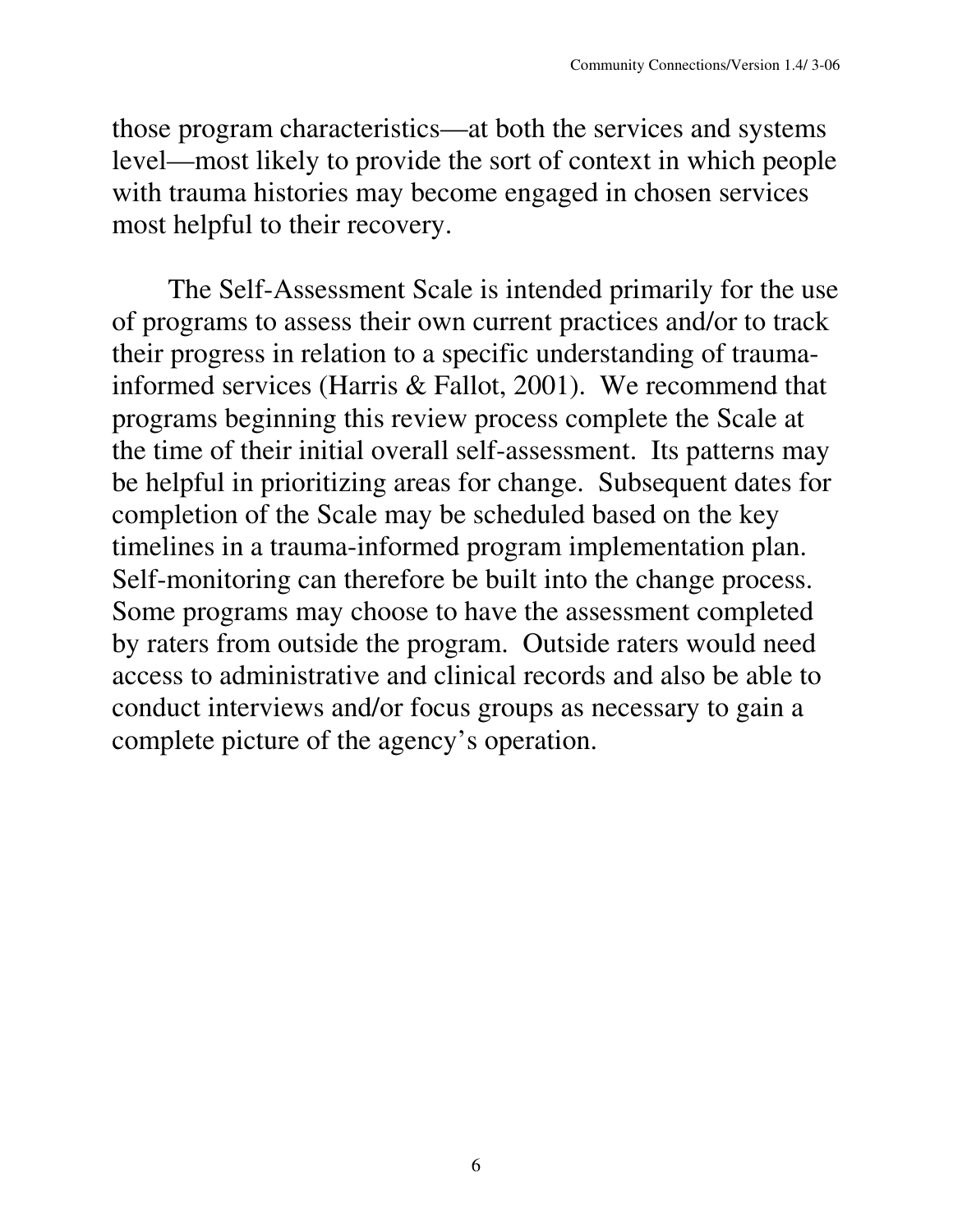# **Part A: Services-level Changes**

### **Domain 1. Program Procedures and Settings: "To what extent are program activities and settings consistent with five guiding principles of trauma-informed practice: safety, trustworthiness, choice, collaboration, and empowerment?"**

This section of the protocol can be used to assess the extent to which formal and informal procedures and the physical environment in a human services program are trauma-informed and to plan corresponding modifications in service delivery practices. Consumer-survivors should be actively involved in the review process as should support staff, direct service staff, supervisors, and administrators.

# *Step One: Identify Key Formal and Informal Activities and Settings*

- A. List the sequence of service *activities* in which new consumers are usually involved (e.g., outreach, intake, assessment, service planning). Think broadly to include informal as well as formal contacts. For example, consumers may be greeted and given directions by a number of people prior to formal service delivery.
- B. Identify the *staff members* (positions and individuals) who have contact with consumers at each point in this process.
- C. Identify the *settings* in which the various activities are likely to take place (e.g., home, waiting room, telephone, office, institution).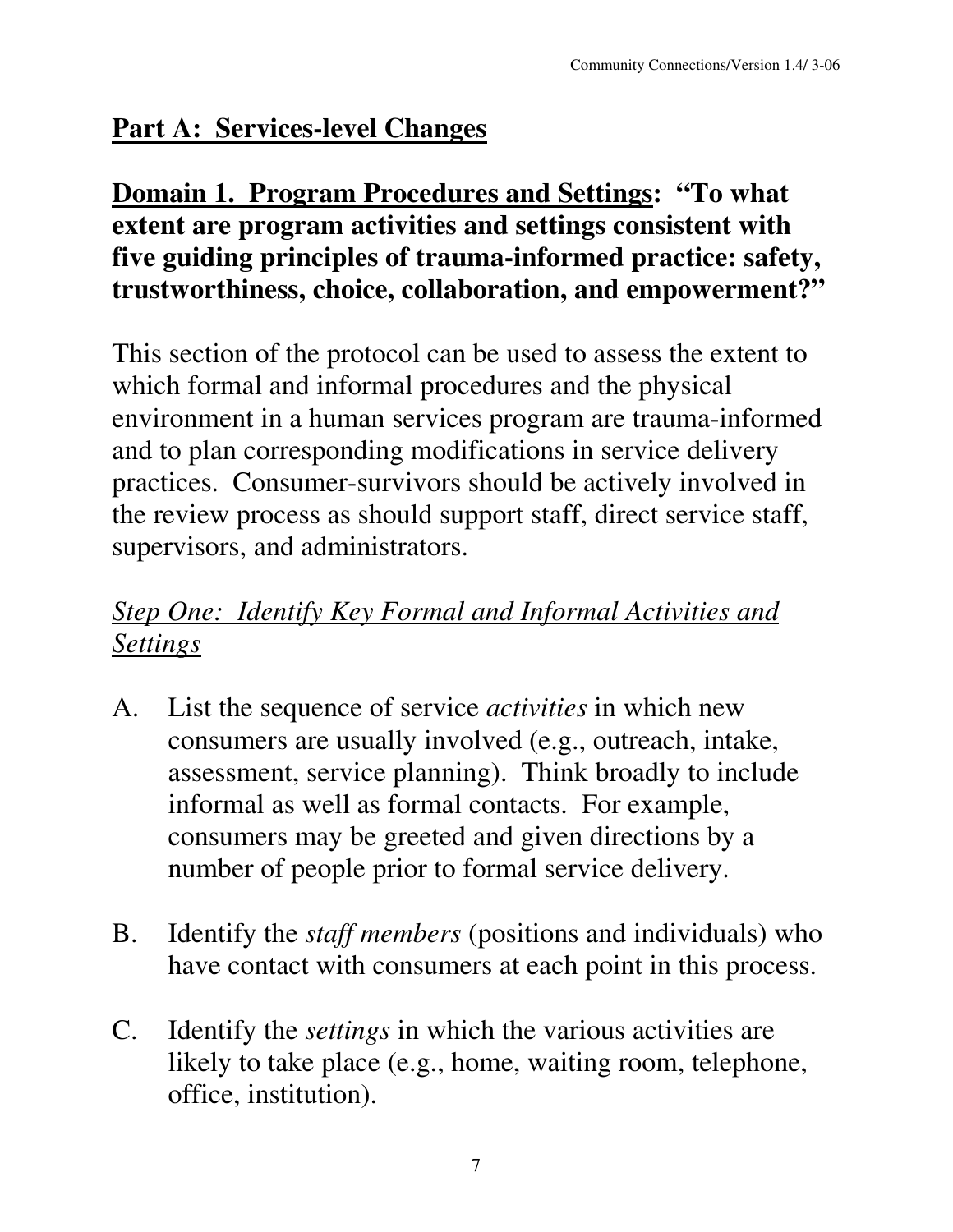## *Step Two: Ask Key Questions about Each of the Activities and Settings*

*(See list of questions for Domains 1A-1E following Step Four)*

## *Step Three: Prioritize Goals for Change*

After the workgroup has reviewed services and has developed a list of possible trauma-informed changes in service delivery procedures, these goals for change should be prioritized. Among the factors to consider in this prioritizing are the following: (1) feasibility (which goals are most likely to be accomplished because of their scale and the kind of change involved?); (2) resources (which goals are most consistent with the financial, personal, and other resources available?); (3) system support (which goals have the most influential and widespread support?); (4) <u>breadth of impact</u> (which goals are most likely to have a broad impact on services?); (5) quality of impact (which goals will make the most difference in the lives of consumers?); (6) risks and costs of not changing (which practices, if not changed, will have the most negative impact?).

#### *Step Four: Identify Specific Objectives and Responsible Persons*

After goals have been prioritized, specific objectives (measurable outcomes with timelines for achievement) can be stated and persons responsible for implementing and monitoring the corresponding tasks can be named.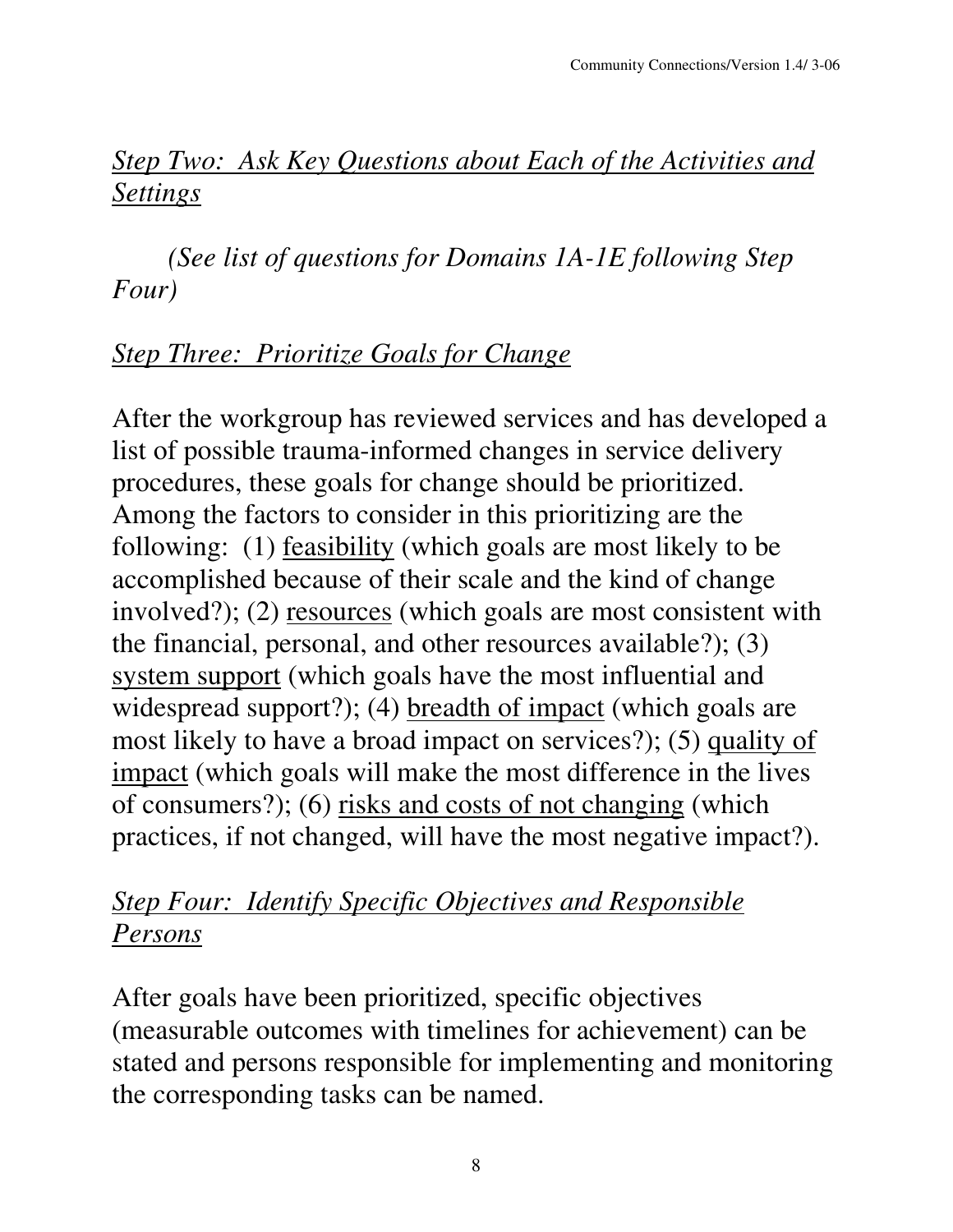#### **Domain 1A. Safety—Ensuring Physical and Emotional Safety**

♦ *Key Questions: "To what extent do the program's activities and settings ensure the physical and emotional safety of consumers and staff? How can services be modified to ensure this safety more effectively and consistently?"*

*Sample Specific Questions:*

•Where are services delivered?

•When are they delivered?

•Who is present (other consumers, etc.)? Are security personnel present? What impact do these others have?

• Are doors locked or open? Are there easily accessible exits?

•How would you describe the reception and waiting areas, interview rooms, etc.? Are they comfortable and inviting?

•Are restrooms easily accessible?

• Are the first contacts with consumers welcoming, respectful, and engaging?

•Do consumers receive clear explanations and information about each task and procedure? Are the rationales made explicit? Is the program mission explained? Are specific goals and objectives made clear? Does each contact conclude with information about what comes next?

•Are staff attentive to signs of consumer discomfort or unease? Do they understand these signs in a traumainformed way?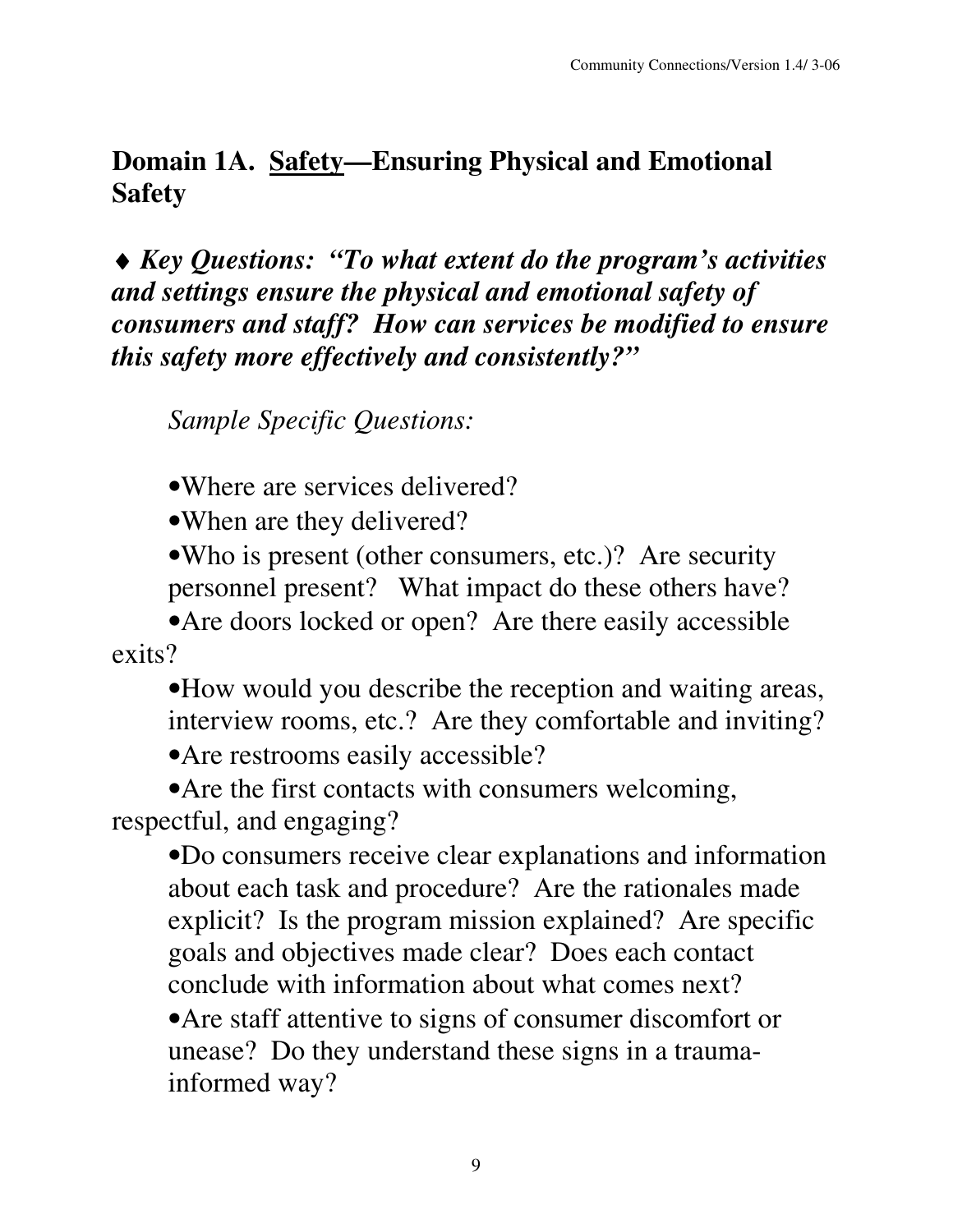•What events have occurred that indicate a lack of safety physically or emotionally (e.g., arguments, conflicts, assaults)? What triggered these incidents? What alternatives could be put in place to minimize the likelihood of their recurrence?

•Is there adequate personal space for individual consumers?

•In making contact with consumers, is there sensitivity to potentially unsafe situations (e.g., domestic violence)?

#### **Domain 1B. Trustworthiness—Maximizing Trustworthiness through Task Clarity, Consistency, and Interpersonal Boundaries**

♦ *Key Questions: "To what extent do the program's activities and settings maximize trustworthiness by making the tasks involved in service delivery clear, by ensuring consistency in practice, and by maintaining boundaries that are appropriate to the program? How can services be modified to ensure that tasks and boundaries are established and maintained clearly and appropriately?"*

*Sample Specific Questions:*

•Does the program provide clear information about what will be done, by whom, when, why, under what circumstances, at what cost, with what goals? •When, if at all, do boundaries veer from those of the respectful professional? Are there pulls toward more friendly (personal information sharing, touching,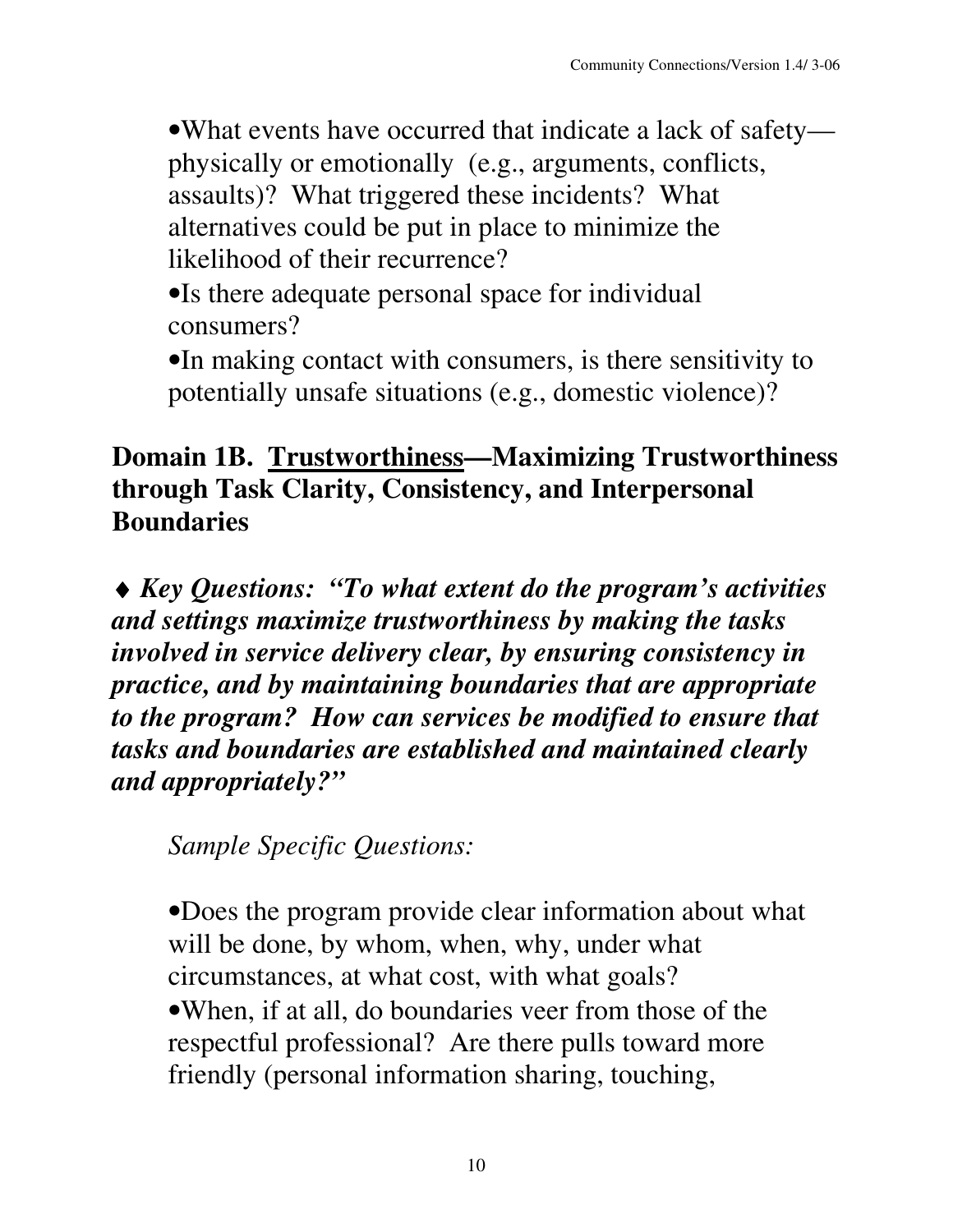exchanging home phone numbers, contacts outside professional appointments, loaning money, etc.) and less professional contacts in this setting?

•How does the program handle dilemmas between role clarity and accomplishing multiple tasks (e.g., especially in residential work and counseling or case management, there are significant possibilities for more personal and less professional relationships)?

•How does the program communicate reasonable expectations regarding the completion of particular tasks or the receipt of services? Is the information realistic about the program's lack of control in certain circumstances (e.g., in housing renovation or time to receive entitlements)? Is unnecessary consumer disappointment avoided? •What is involved in the informed consent process? Is both the information provided and the consent obtained taken seriously? That is, are the goals, risks, and benefits clearly

outlined and does the consumer have a genuine choice to withhold consent or give partial consent?

#### **Domain 1C. Choice—Maximizing Consumer Choice and Control.**

♦ *Key Questions: "To what extent do the program's activities and settings maximize consumer experiences of choice and control? How can services be modified to ensure that consumer experiences of choice and control are maximized?"*

*Sample Specific Questions:*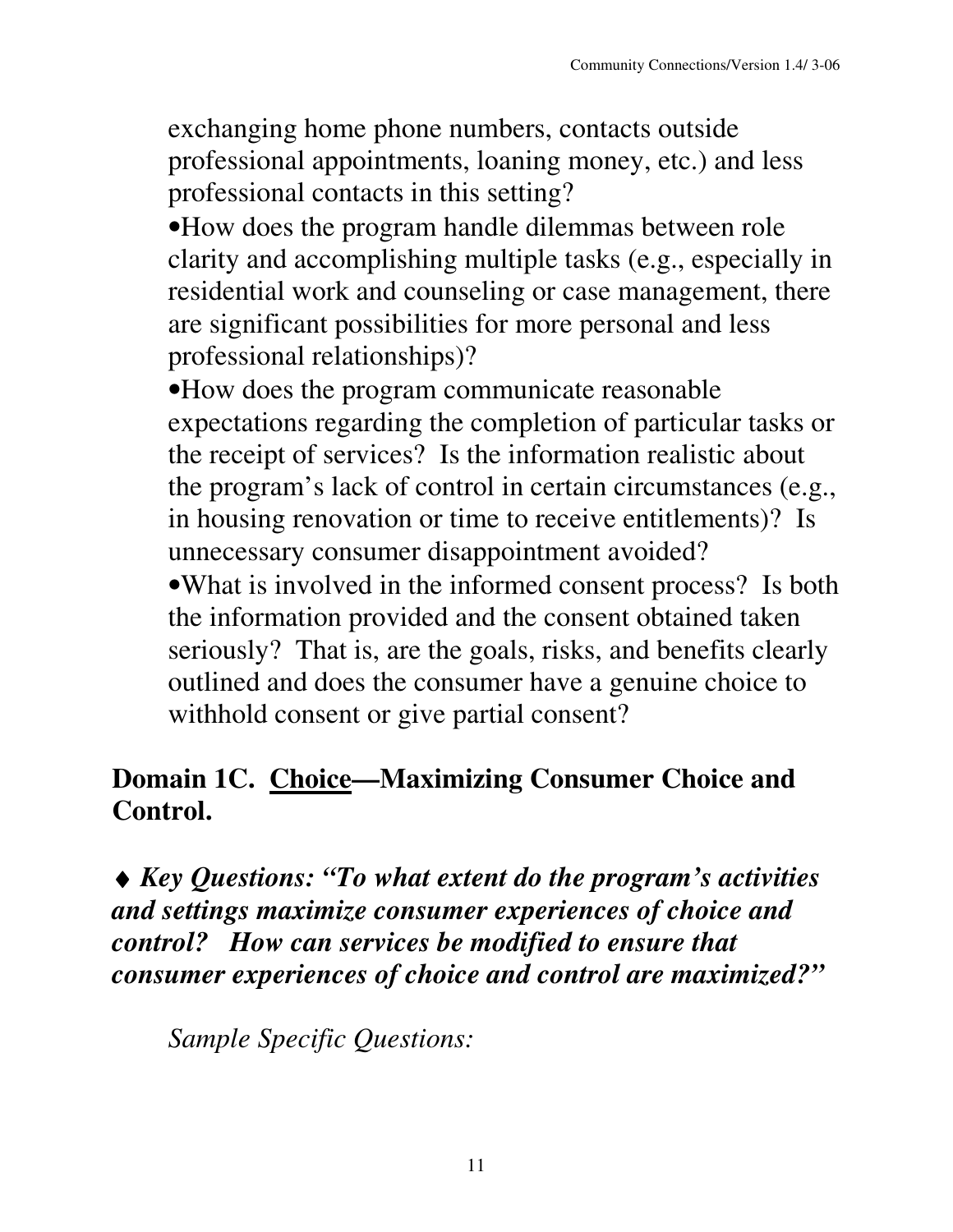•How much choice does each consumer have over what services he or she receives? Over when, where, and by whom the service is provided (e.g., time of day or week, office vs. home vs. other locale, gender of provider)?

•Does the consumer choose how contact is made (e.g., by phone, mail, to home or other address)?

•Does the program build in small choices that make a difference to consumer-survivors (e.g., When would you like me to call? Is this the best number for you? Is there some other way you would like me to reach you or would you prefer to get in touch with me?)

•How much control does the consumer have over starting and stopping services (both overall service involvement and specific service times and dates)?

•Is each consumer informed about the choices and options available?

•To what extent are the individual consumer's priorities given weight in terms of services received and goals established?

•How many services are contingent on participating in other services? Do consumers get the message that they have to "prove" themselves in order to "earn" other services?

•Do consumers get a clear and appropriate message about their rights and responsibilities? Does the program communicate that its services are a privilege over which the consumer has little control?

•Are there negative consequences for exercising particular choices? Are these necessary or arbitrary consequences?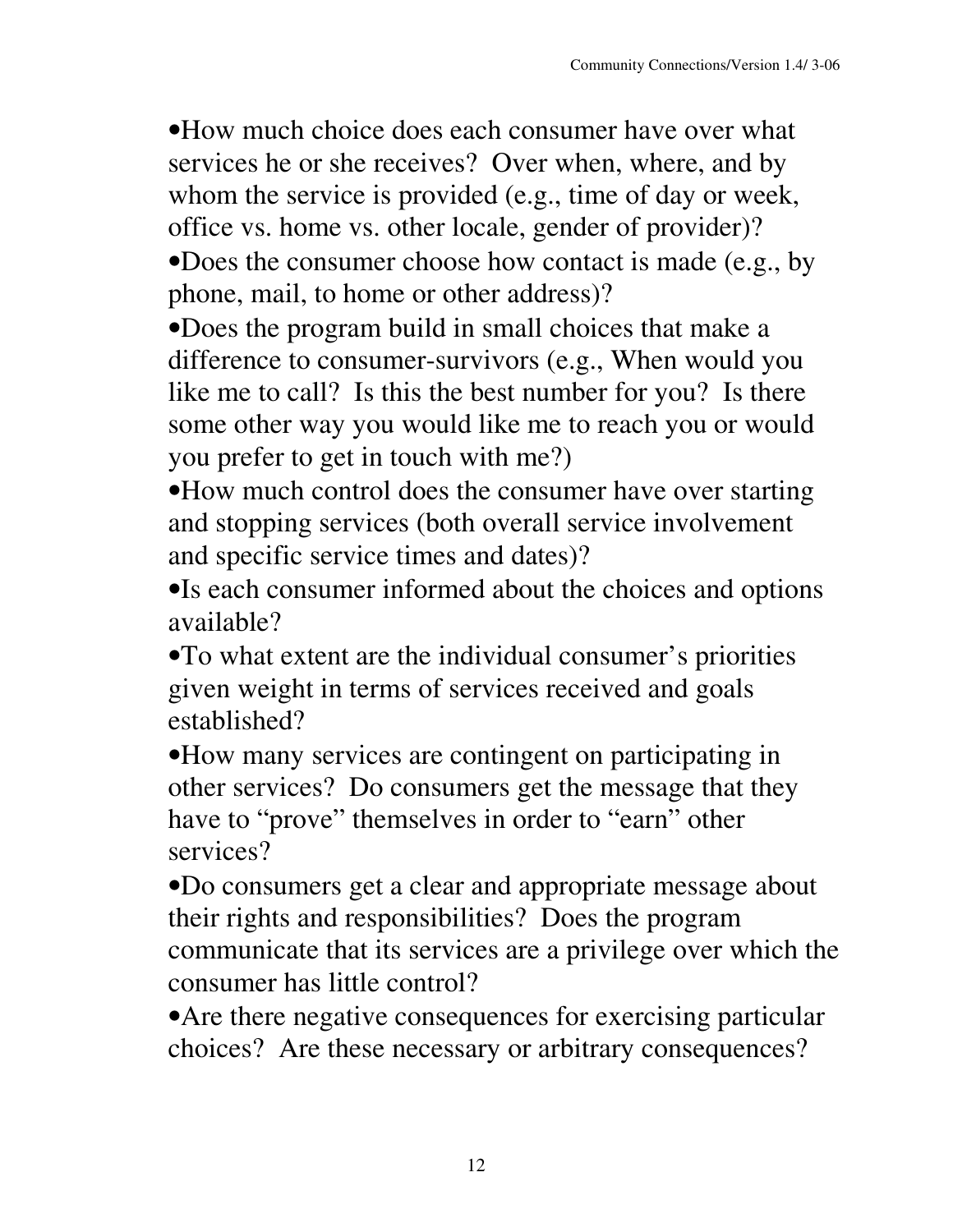•Does the consumer have choices about who attends various meetings? Are support persons permitted to join planning and other appropriate meetings?

### **Domain 1D. Collaboration—Maximizing Collaboration and Sharing Power**

♦ *Key Questions: "To what extent do the program's activities and settings maximize collaboration and sharing of power between staff and consumers? How can services be modified to ensure that collaboration and power-sharing are maximized?"*

*Sample Specific Questions:*

•Do consumers have a significant role in planning and evaluating the agency's services? How is this "built in" to the agency's activities? Is there a Consumer Advisory Board? Are there members who identify themselves as trauma survivors? Do these individuals understand part of their role to serve as consumer advocates? As trauma educators?

•Do providers communicate respect for the consumer's life experiences and history, allowing the consumer to place them in context (recognizing consumer strengths and skills)?

•In service planning, goal setting, and the development of priorities, are consumer preferences given substantial weight?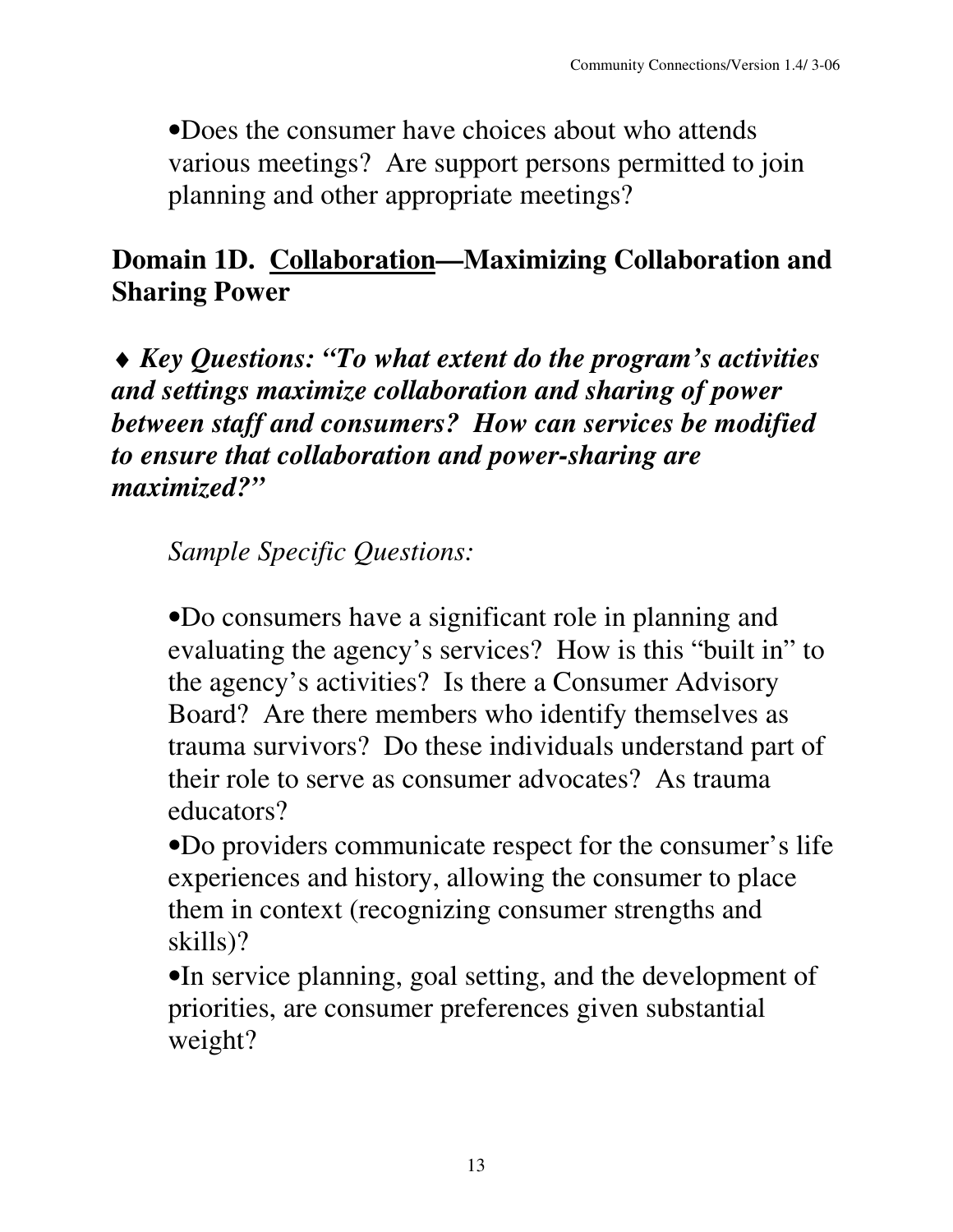•Are consumers involved as frequently as feasible in service planning meetings? Are their priorities elicited and then validated in formulating the plan?

•Does the program cultivate a model of doing "with" rather than "to" or "for" consumers?

•Does the program and its providers communicate a conviction that the consumer is the ultimate expert on her or his own experience?

•Do providers identify tasks on which both they and consumers can work simultaneously (e.g., informationgathering)?

#### **Domain 1E. Empowerment—Prioritizing Empowerment and Skill-Building**

♦ *Key Questions: "To what extent do the program's activities and settings prioritize consumer empowerment and skillbuilding? How can services be modified to ensure that experiences of empowerment and the development or enhancement of consumer skills are maximized?"*

*Sample Specific Questions:*

•Do consumer-survivor advocates have significant advisory voice in the planning and evaluation of services?

•In routine service provision, how are each consumer's strengths and skills recognized?

•Does the program communicate a sense of realistic optimism about the capacity of consumers to reach their goals?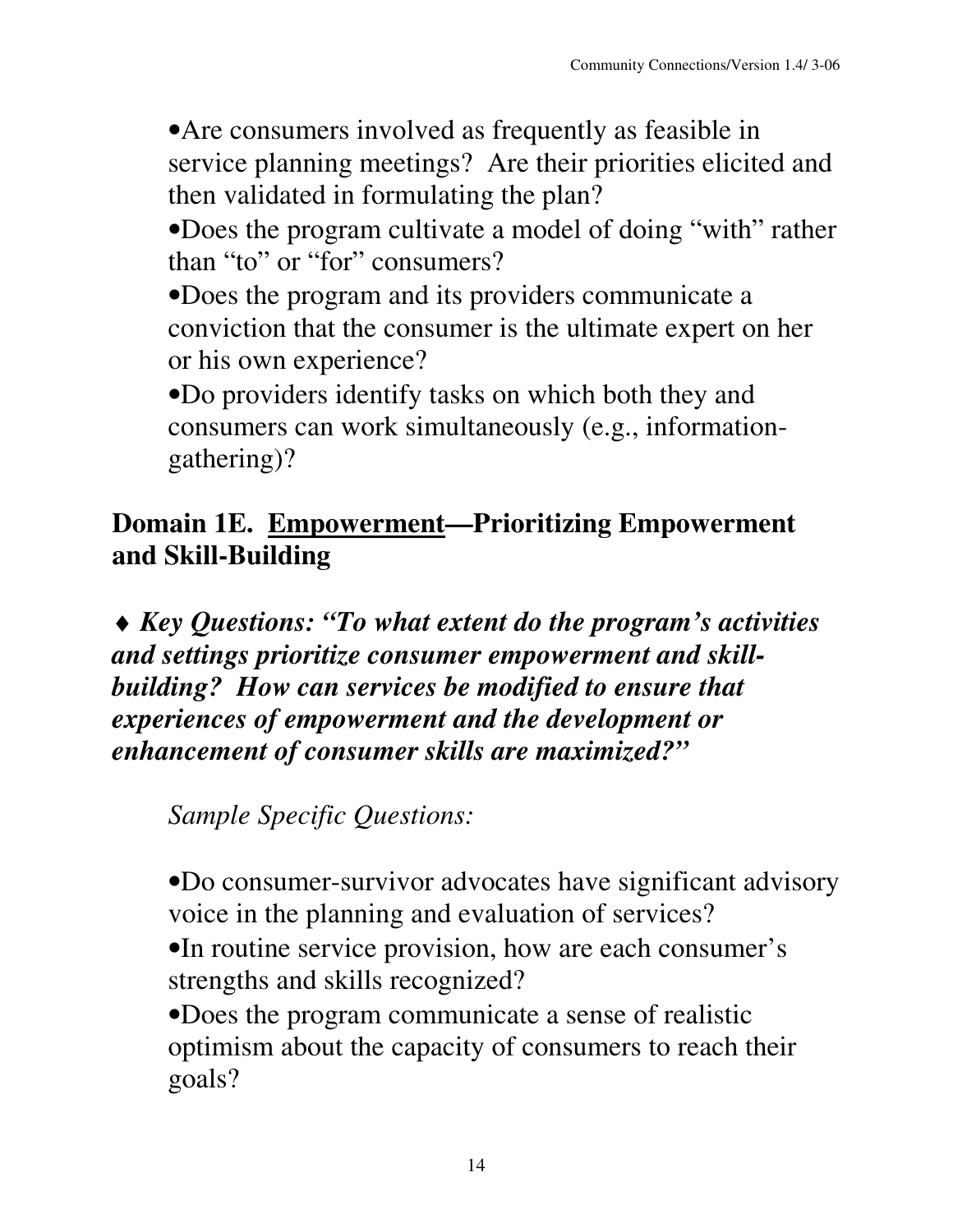•Does the program emphasize consumer growth more than maintenance or stability?

•Does the program foster the involvement of consumers in key roles wherever possible (e.g., in planning,

implementation, or evaluation of services)?

•For each contact, how can the consumer feel validated and affirmed?

•How can each contact or service be focused on skilldevelopment or enhancement?

•Does each contact aim at two endpoints whenever possible: (1) accomplishing the given task and (2) skillbuilding on the part of the consumer?

# **Domain 2. Formal Services Policies**

### *Key Question: "To what extent do the formal policies of the program reflect an understanding of trauma survivors' needs, strengths, and challenges?"*

Some Possible Indicators**:**

♦Policies regarding confidentiality and access to information are clear; provide adequate protection for the privacy of consumers; and are communicated to the consumer.

♦The program avoids involuntary or potentially coercive aspects of treatment—involuntary hospitalization or medication, representative payeeship, outpatient commitment—whenever possible.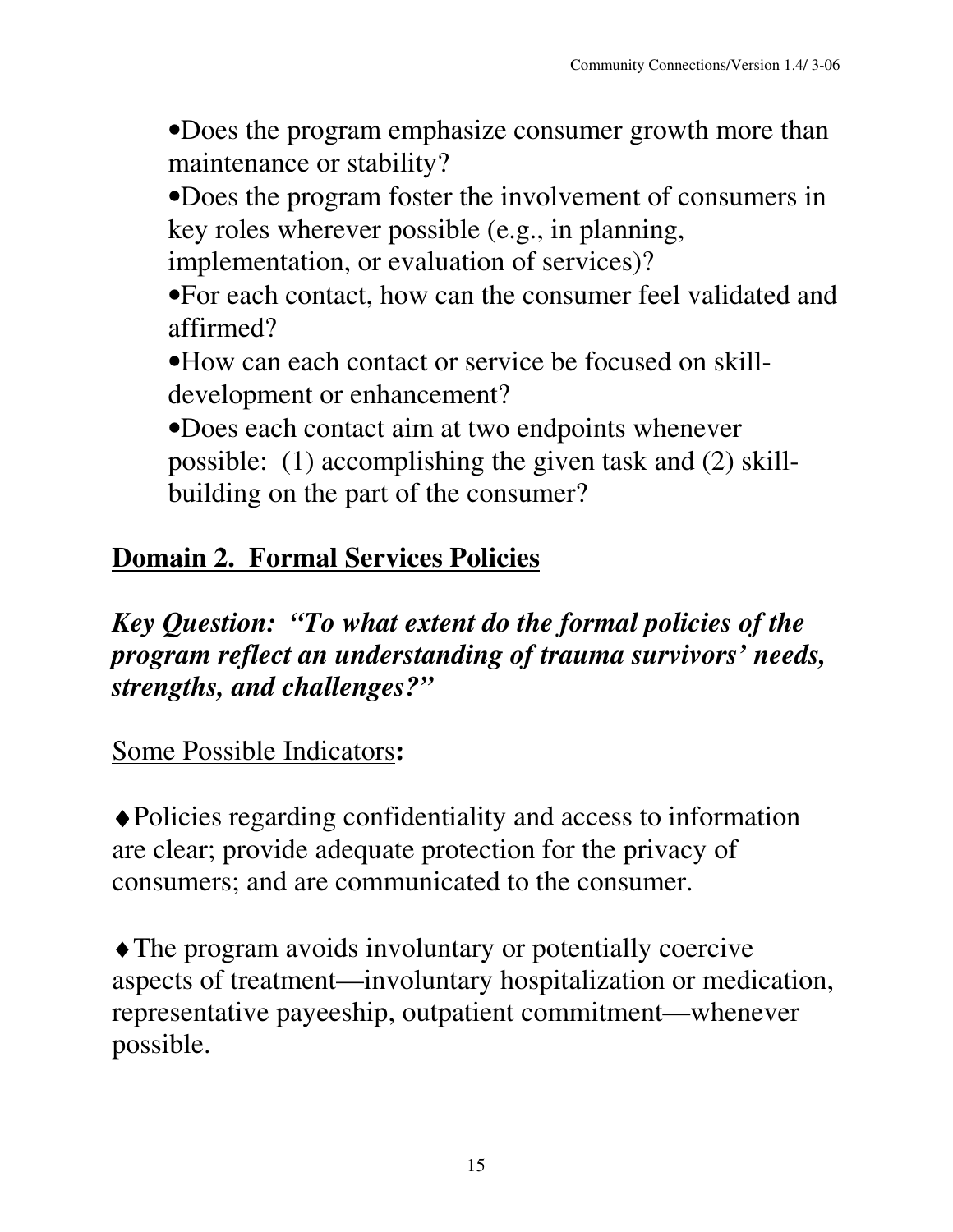♦The program has developed a de-escalation or "code blue" policy that minimizes the possibility of retraumatization.

♦The program has developed ways to respect consumer preferences in responding to crises—via "advance directives" or formal statements of consumer choice.

♦The program has a clearly written, easily accessible statement of consumer rights and grievances.

## **Domain 3. Trauma Screening, Assessment, and Service Planning**

*Key Question: "To what extent does the program have a consistent way to identify individuals who have been exposed to trauma and to include trauma-related information in planning services with the consumer?"*

Some Possible Indicators**:**

♦Staff members have reviewed existing instruments to see the range of possible screening tools.

♦At least these minimal questions are included in trauma screening:

•Have you experienced sexual abuse at any time in your life?

•Have you experienced physical abuse at any time in your life?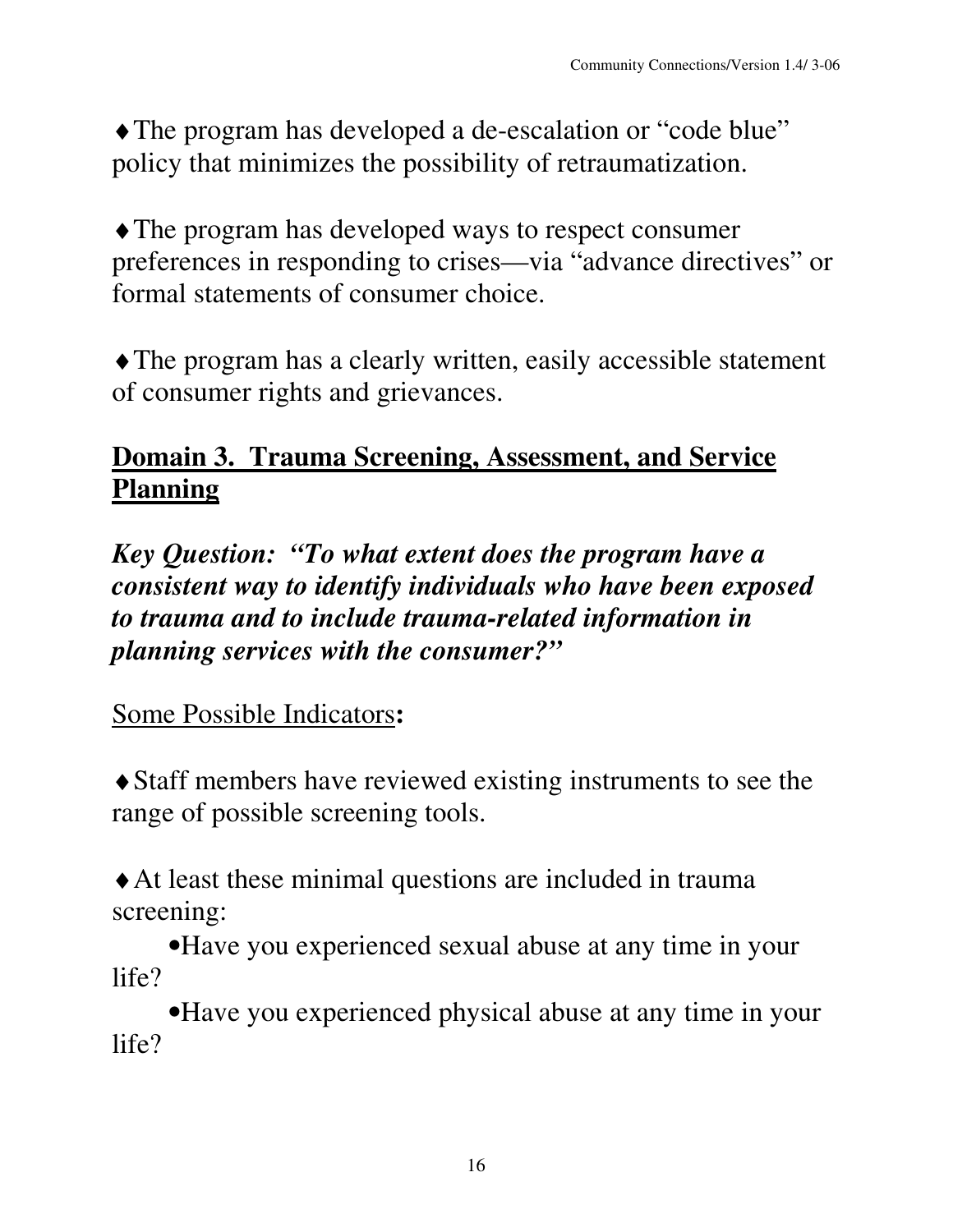♦Screening avoids overcomplication and unnecessary detail so as to minimize stress for consumers.

• The program recognizes that the process of trauma screening is usually much more important than the content of the questions. The following have been considered:

- •What will it mean to ask these questions?
- •How can they be addressed most appropriately—for the likely consumers, for the service context, time available, prior relationship, possible future relationship, at various points in the intake/assessment process?

♦The need for standardization of screening across sites is balanced with the unique needs of each program or setting.

♦The screening process avoids unnecessary repetition. While there is no need to ask the same questions at multiple points in the intake or assessment process, there is often a good rationale for returning to the questions after some appropriate time interval.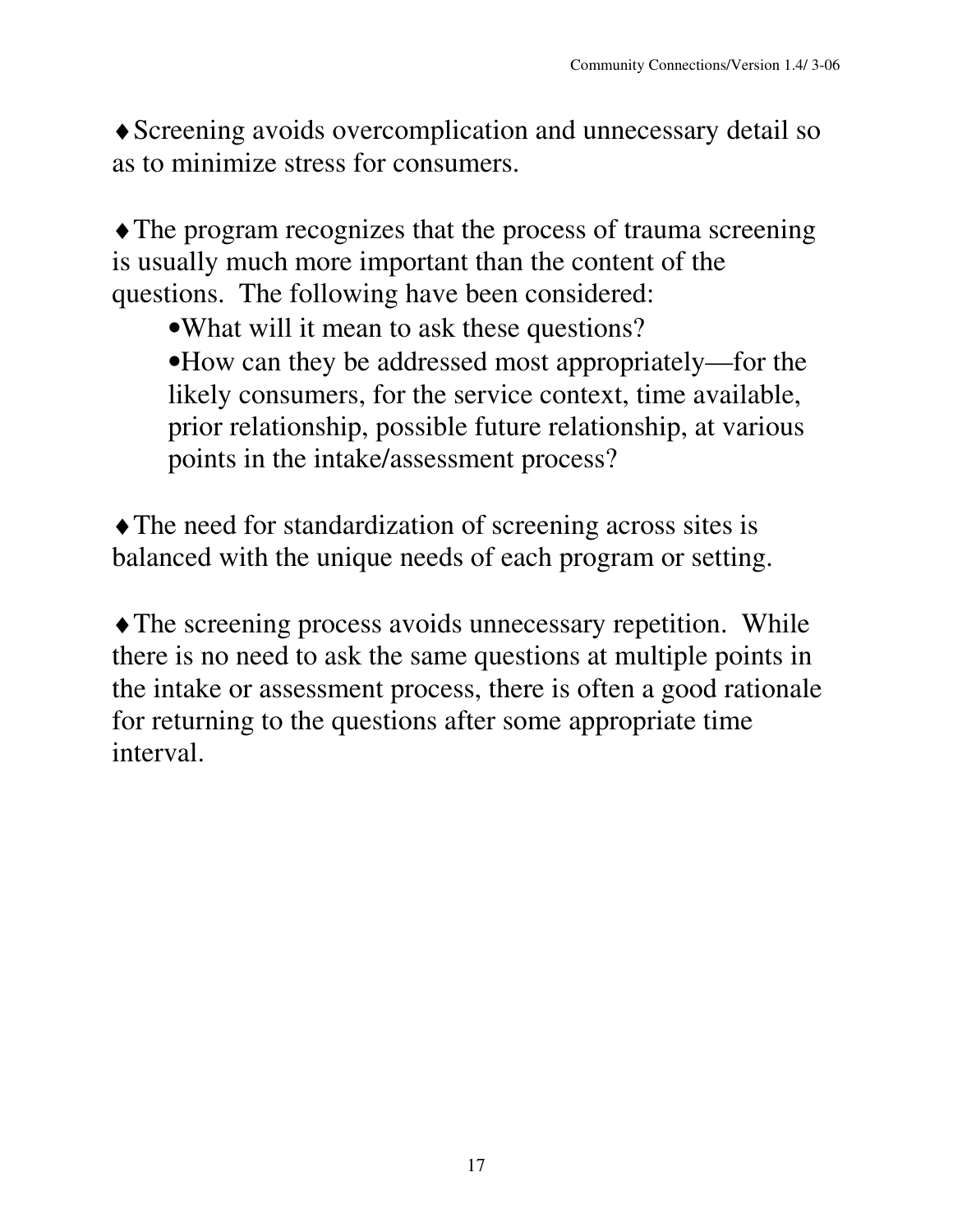### **Part B: Systems-level/Administrative Changes**

### **Domain 4. Administrative Support for Program-Wide Trauma-Informed Services**

*Key Question: " To what extent do program or agency administrators support the integration of knowledge about violence and abuse into all program practices?"*

Some Possible Indicators**:**

♦The existence of a policy statement or the adoption of general policy statement from other organizations that refers to the importance of trauma and the need to account for consumer experiences of trauma in service delivery.

♦The existence of a "trauma initiative" (e.g., workgroup, trauma specialist).

•Designation of a competent person with administrative skills and organizational credibility for this task.

•Chief administrator meets periodically with trauma workgoup or specialist.

•Administrator supports the recommendations of the trauma workgroup or specialist and follows through on these plans.

♦Administrators work closely with a Consumer Advisory group that includes significant trauma survivor membership. Consumer-survivor members of this group identify themselves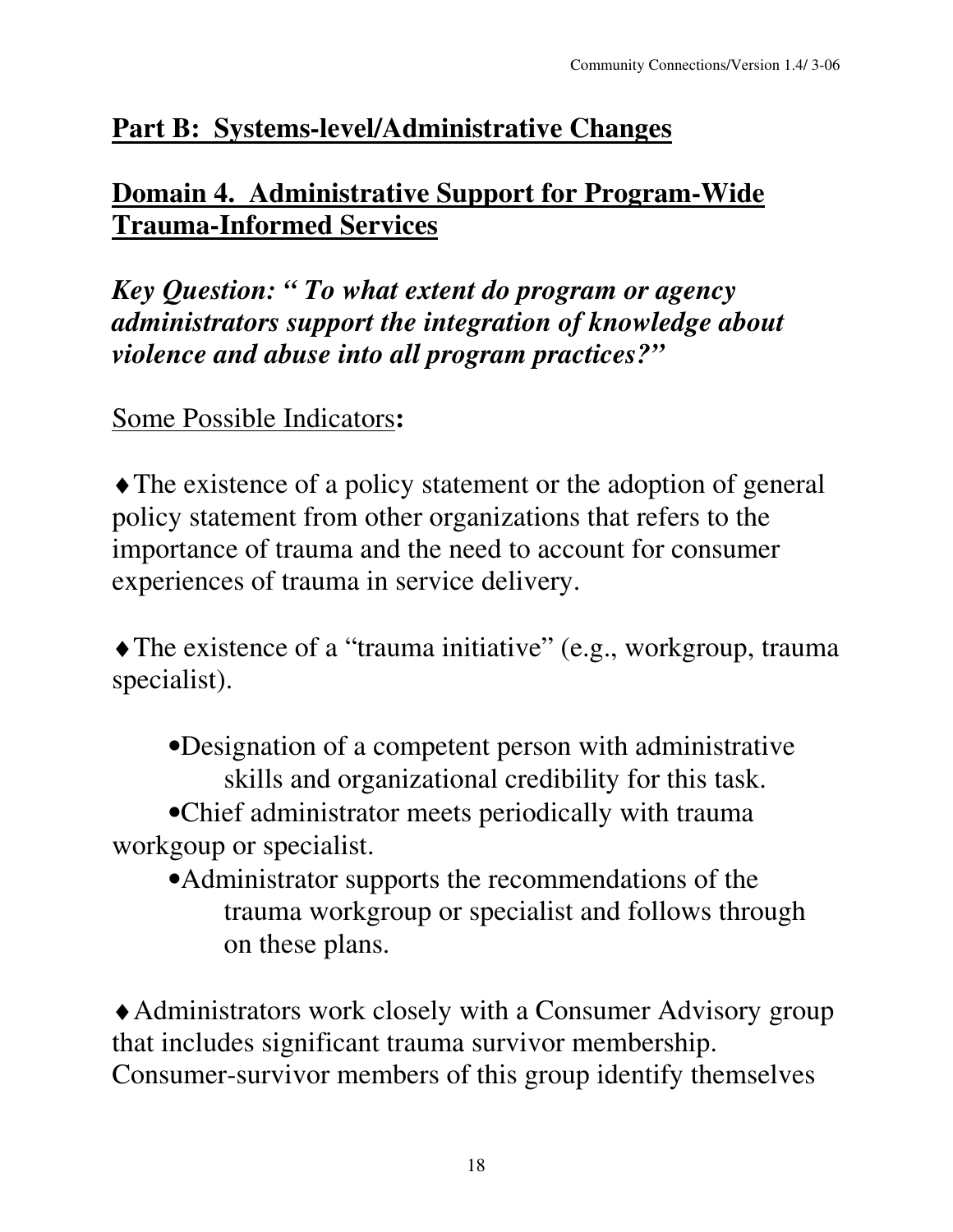as trauma survivors and understand a part of their role as consumer advocacy. They.play an active role in all aspects of service planning, implementation, and evaluation.

♦Administrators are willing to attend trauma training themselves (vs. sending designees in their places); they allocate some of their own time to trauma-focused work (e.g., meeting with trauma initiative representatives, keeping abreast of trauma initiatives in similar program areas).

♦Administrators make basic resources available in support of trauma-informed service modifications (e.g., time, space, training money).

♦Administrators support the availability and accessibility of trauma-specific services where appropriate; they are willing to be creative about finding alternative reimbursement strategies for trauma services.

♦Administrators find necessary sources of funding for trauma training and education (this sometimes requires going outside the usual funding mechanisms in a creative way).

♦Administrators are willing to release line staff from their usual duties so that they may attend trainings and deliver trauma services. Funding is sought in support of these activities.

♦Administrators participate actively in identifying objectives for systems change.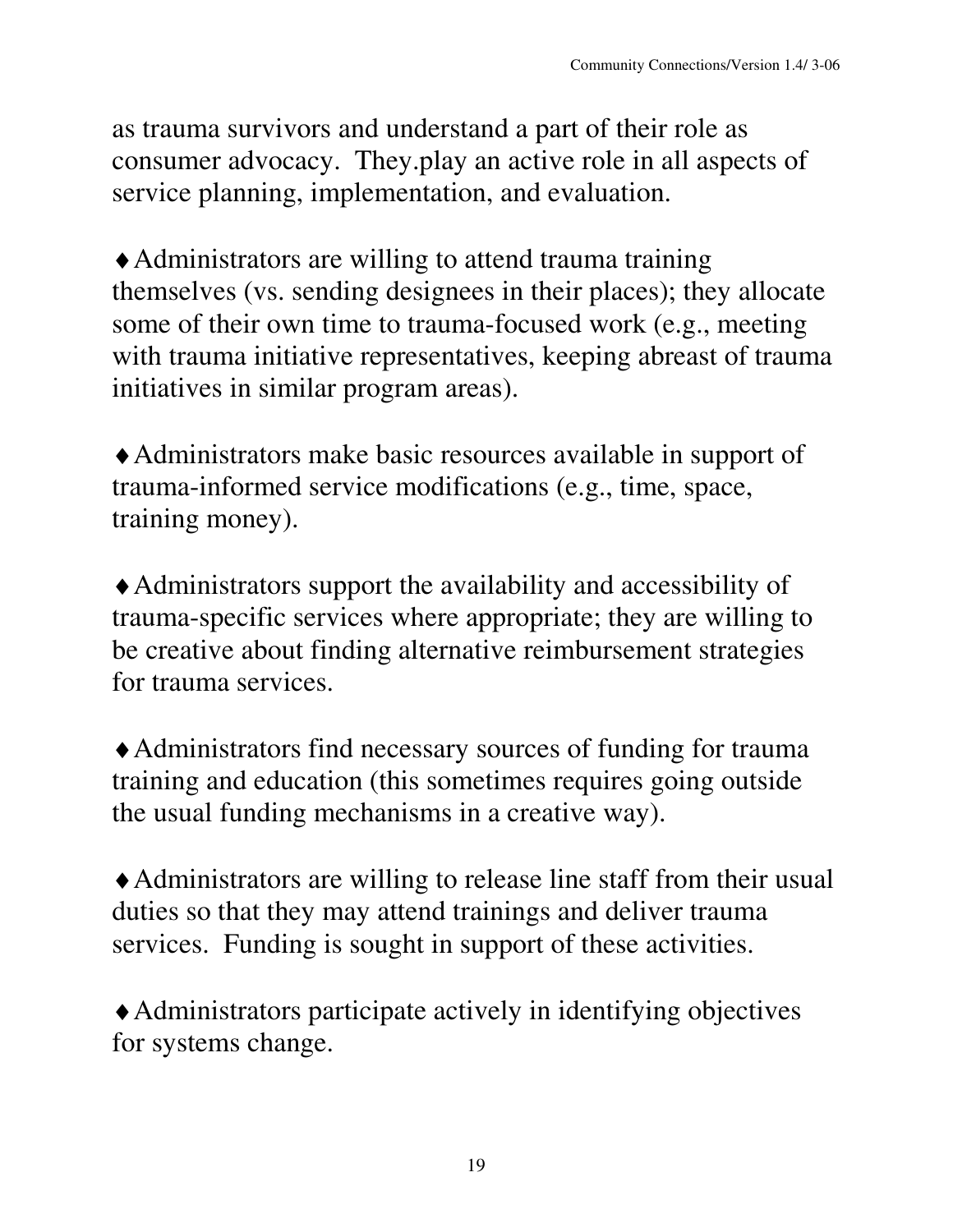♦Administrators monitor the program's progress by identifying and tracking core objectives of the trauma-informed change process.

♦Administrators may arrange pilot projects for trauma-informed parts of the system.

### **Domain 5. Staff Trauma Training and Education**

*Key Question: "To what extent have all staff members received appropriate training in trauma and its implications for their work?"*

Some Possible Indicators**:**

♦General education (including basic information about trauma and its impact) has been offered for all employees in the program with a primary goal of sensitization to trauma-related dynamics and the avoidance of retraumatization.

♦Staff members have received education in a trauma-informed understanding of unusual or difficult behaviors. (One of the emphases in such training is on respect for people's coping attempts and avoiding a rush to negative judgments.)

♦Staff members have received basic education in the maintenance of personal and professional boundaries (e.g., confidentiality, dual relationships, sexual harassment).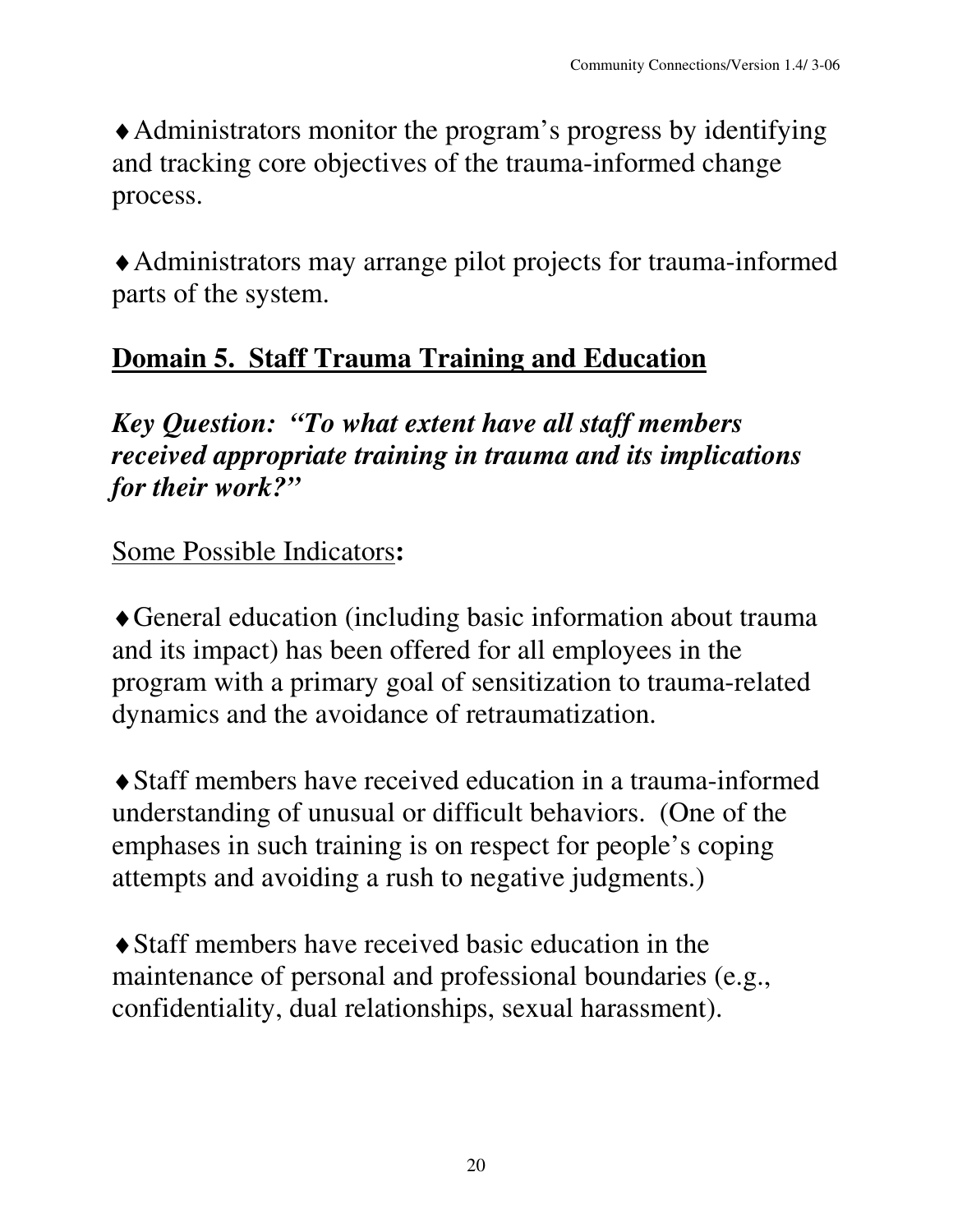♦Clinical staff members have received trauma education involving specific modifications for trauma survivors in their content area: clinical, residential, case management, substance use, for example.

♦Clinical staff members have received training in traumaspecific techniques for trauma clinicians.

♦Staff members offering trauma-specific services are provided adequate support via supervision and/or consultation (including the topics of vicarious traumatization and clinician self-care).

#### **Domain 6. Human Resources Practices: "To what extent are trauma-related concerns part of the hiring and performance review process?"**

*Key Question: "To what extent are trauma-related concerns part of the hiring and performance review process?"*

#### Some Possible Indicators**:**

♦The program seeks to hire (or identify among current staff) trauma "champions," individuals who are knowledgeable about trauma and its effects; who prioritize trauma sensitivity in service provision; who communicate the importance of trauma to others in their work groups; and who support traumainformed changes in service delivery.

♦Prospective staff interviews include trauma content (What do applicants know about trauma? about domestic violence? about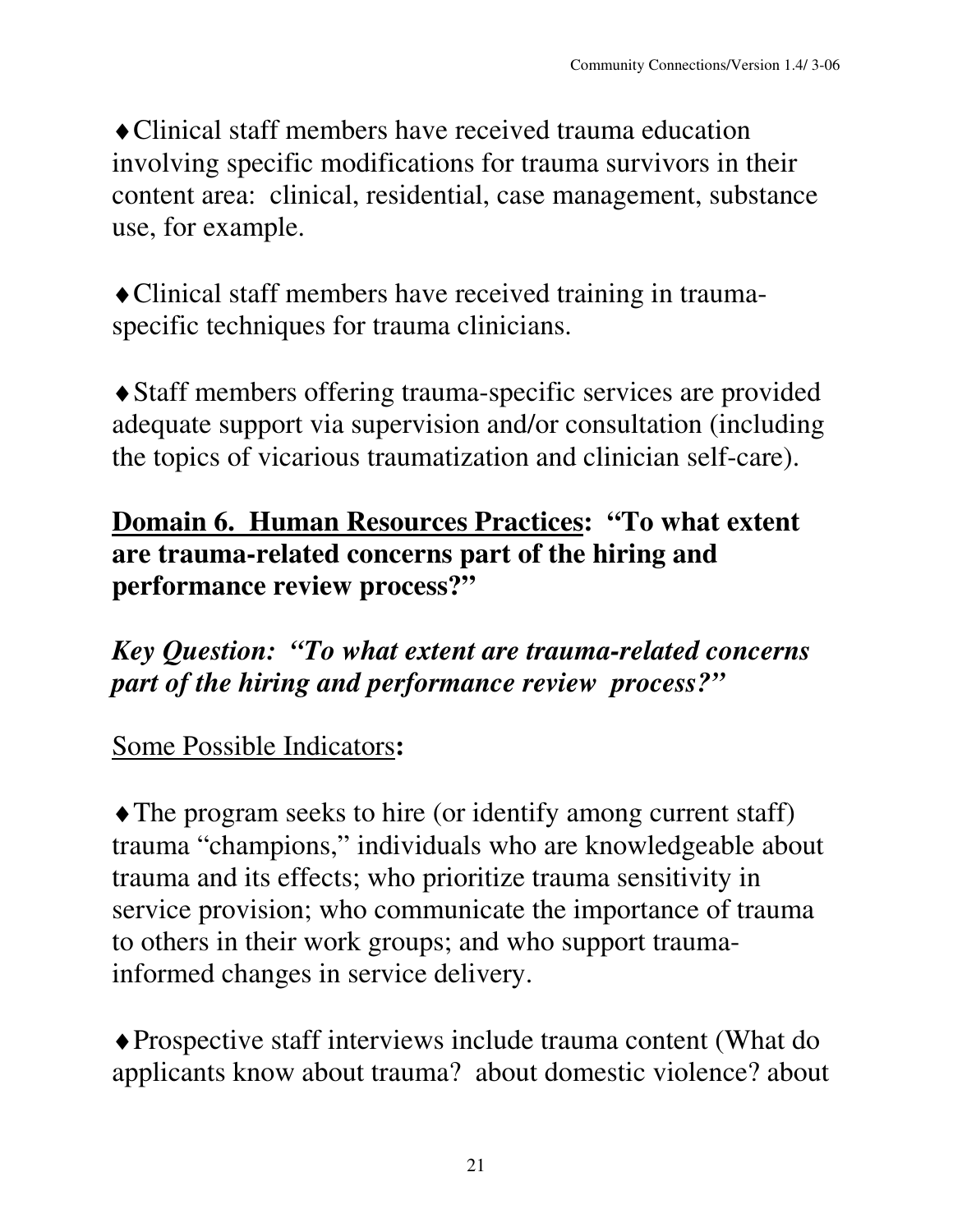the impact of childhood sexual abuse? Do they understand the long-term consequences of abuse? What are applicants' initial responses to questions about abuse and violence?)

♦Incentives, bonuses, and promotions for line staff and supervisors take into account the staff member's role in traumarelated activities (specialized training, program development, etc.).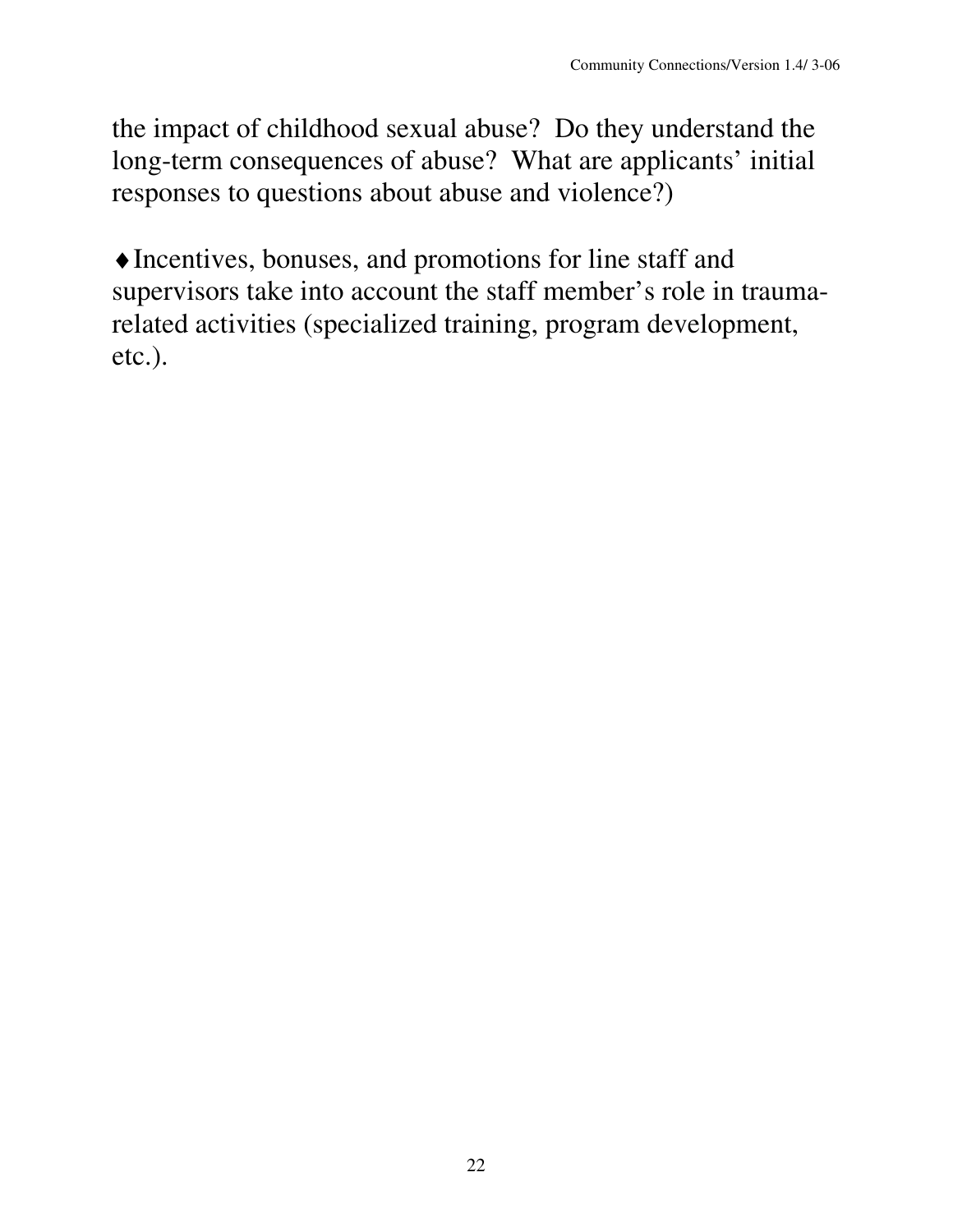# **Addendum A: Possible Items for Consumer Satisfaction Surveys**

(Items are worded to be consistent with a Likert response scale from "strongly disagree" to "strongly agree;" specific items and wording should be tailored to the program's goals and services)

## Safety

- •When I come to [program], I feel physically safe.
- •When I come to [program], I feel emotionally safe.

Trustworthiness

- •I trust the people who work here at [program].
- •[Program] provides me good information about what to expect from its staff and services.
- •I trust that people here at [program] will do what they say they are going to do, when they say they are going to do it.
- •The people who work here at [program] act in a respectful and professional way toward me.

# Choice

•[Program] offers me a lot of choices about the services I receive.

•I have a great deal of control over the kinds of services I receive, including when, where, and by whom the services are offered.

•People here at [program] really listen to what I have to say about things.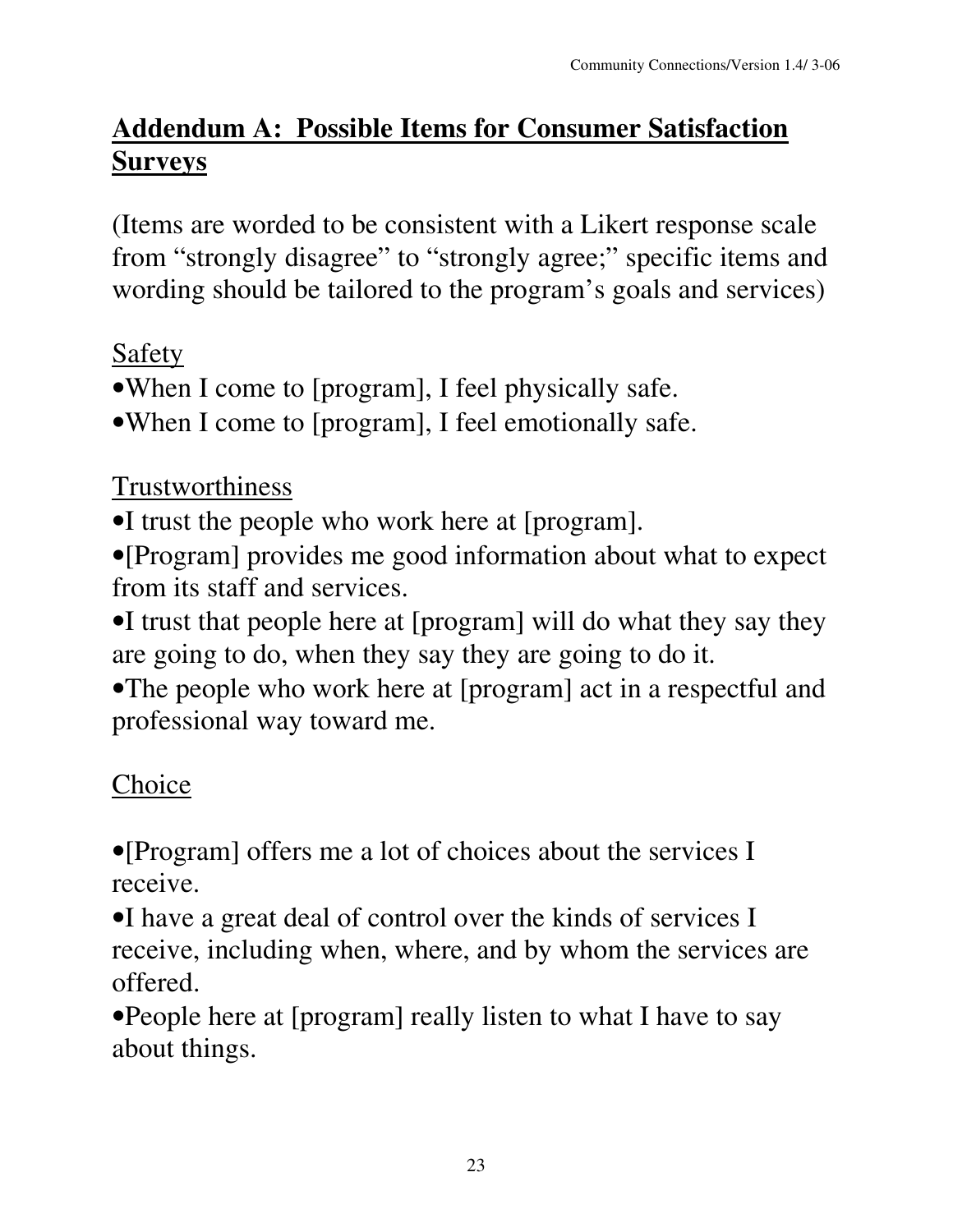Collaboration

• At [program], the staff is willing to work with me (rather than doing things <u>for</u> me or to me).

•When decisions about my services or recovery plan are made, I feel like I am a partner with the staff, that they really listen to what I want to accomplish.

•Consumers play a big role in deciding how things are done here at [program].

### Empowerment

•[Program] recognizes that I have strengths and skills as well as challenges and difficulties.

•The staff here at [program] are very good at letting me know that they value me as a person.

•The staff here at [program] help me learn new skills that are helpful in reaching my goals.

•I feel stronger as a person because I have been coming to [program].

## Trauma Screening Process

•The staff explained to me why they asked about difficult experiences in my life (like violence or abuse).

•The staff are as sensitive as possible when they ask me about difficult or frightening experiences I may have had.

•I feel safe talking with staff here about my experiences with violence or abuse.